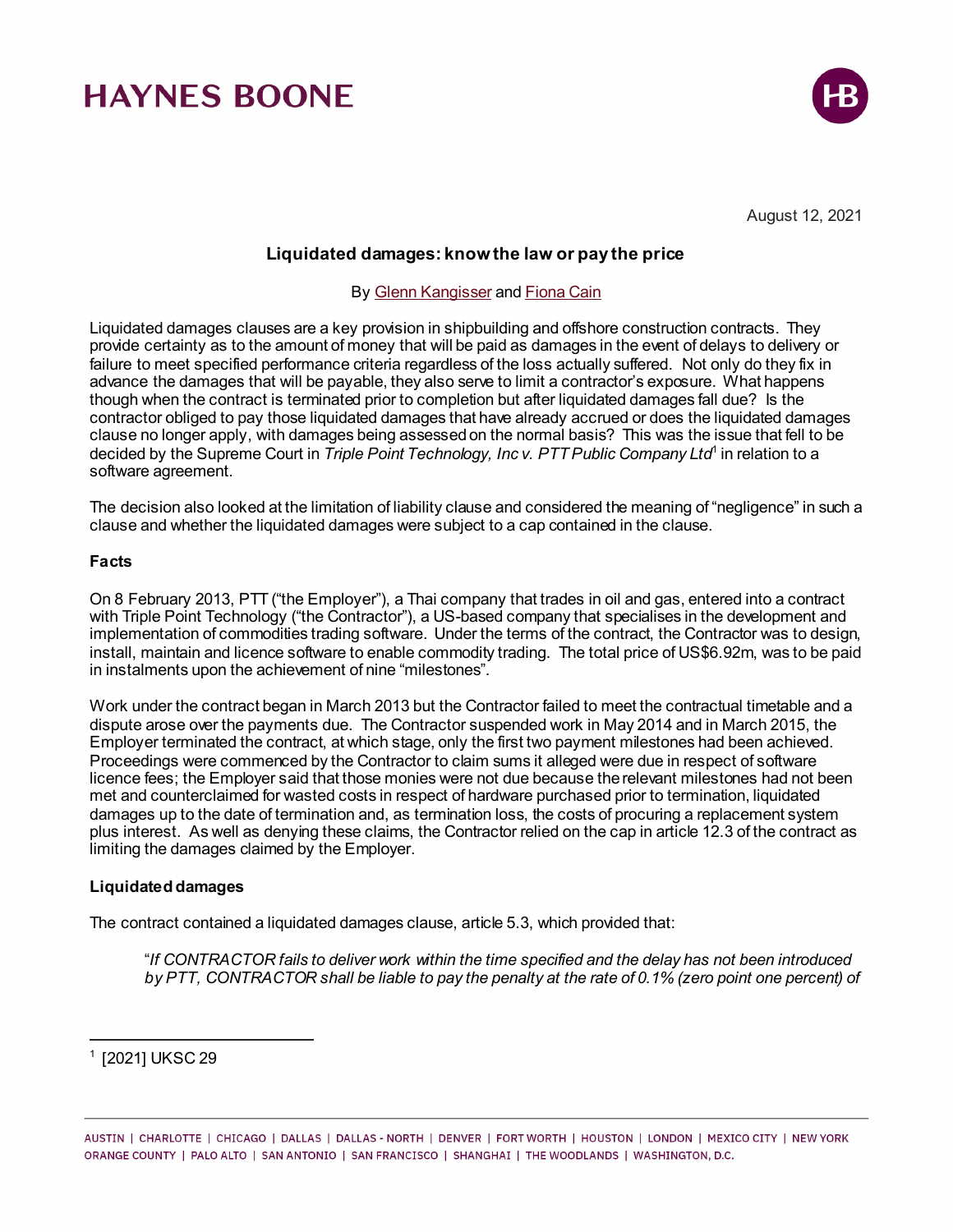*undelivered work per day of delay from the due date for delivery up to the date PTT accepts such work...."*.

The main issue for determination by the Supreme Court was whether liquidated damages were payable when, as a result of termination, the Contractor never completed the work.

While at first instance, the Technology and Construction Court<sup>[2](#page-1-0)</sup> had accepted that liquidated damages were due for delay in respect of the period up until termination, even though the Contractor had never completed the work, the Court of Appeal<sup>[3](#page-1-1)</sup> disagreed. It considered that article 5.3 focused specifically on delay between the contractual completion date and "*the date* [the Employer] *accepts such work*". As the Contractor had never handed over the completed work, the Court of Appeal found that the liquidated damages clause did not apply, and that the Employer would have to bring a claim for their actual losses related to delay assessed on normal principles.

The Supreme Court unanimously overturned the Court of Appeal's judgment on the interpretation of the liquidated damages clause, finding that the Court of Appeal had departed from the "*generally understood position*". The Court of Appeal had identified three possible interpretations based on previous case law which were reviewed by the Supreme Court:

- 1.  $\quad$  that the liquidated damages clause does not apply at all<sup>4</sup>;
- 2.  $\quad$  that liquidated damages are payable up to the point of termination $^{5};$  $^{5};$  $^{5};$
- 3. that liquidated damages are payable until the second contractor achieves completion $^6$  $^6$ .

The Court of Appeal had found that the first interpretation applied because, in its view, there was force in the reasoning of the House of Lords in *British Glanzstoff*. This was rejected by the Supreme Court, who distinguished the case and found that it did not create a special rule applying to liquidated damages clauses. Lady Arden, who gave the leading judgment, found this interpretation was "*inconsistent with commercial reality and the accepted function of liquidated damages*". As she explained, when negotiating a contract "*parties agree a liquidated damages clause so as to provide a remedy that is predictable and certain for a particular event*", commonly payment of a set daily amount in the event of a delay in completion. Lord Leggatt, who also gave a judgment, noted that adopting the Court of Appeal's interpretation would act as an incentive to a contractor who fails to meet the delivery date to not complete the works and therefore prevent the employer from accepting it to avoid paying liquidated damages.

The Supreme Court found that the second interpretation applied here. The Court of Appeal had acknowledged that this was the orthodox approach, but had been rejected it because "*if a construction contract is abandoned* 

<span id="page-1-0"></span> $\overline{a}$ <sup>2</sup> [2017] EWHC 2178 (TCC)

<span id="page-1-1"></span><sup>3</sup> [2019] EWCA Civ 230

<span id="page-1-2"></span><sup>4</sup>*British Glanzstoff Manufacturing Co Ltd v General Accident, Fire and Life Assurance Co Ltd* [1913] AC 143

<span id="page-1-3"></span><sup>5</sup>*Shaw v MFP Foundations and Pilings Ltd* [2010] EWHC 1839 (TCC)

<span id="page-1-4"></span><sup>6</sup> *GPP Big Field LLP v Solar EPC Solutions SL* [2018] EWHC 2866 (Comm)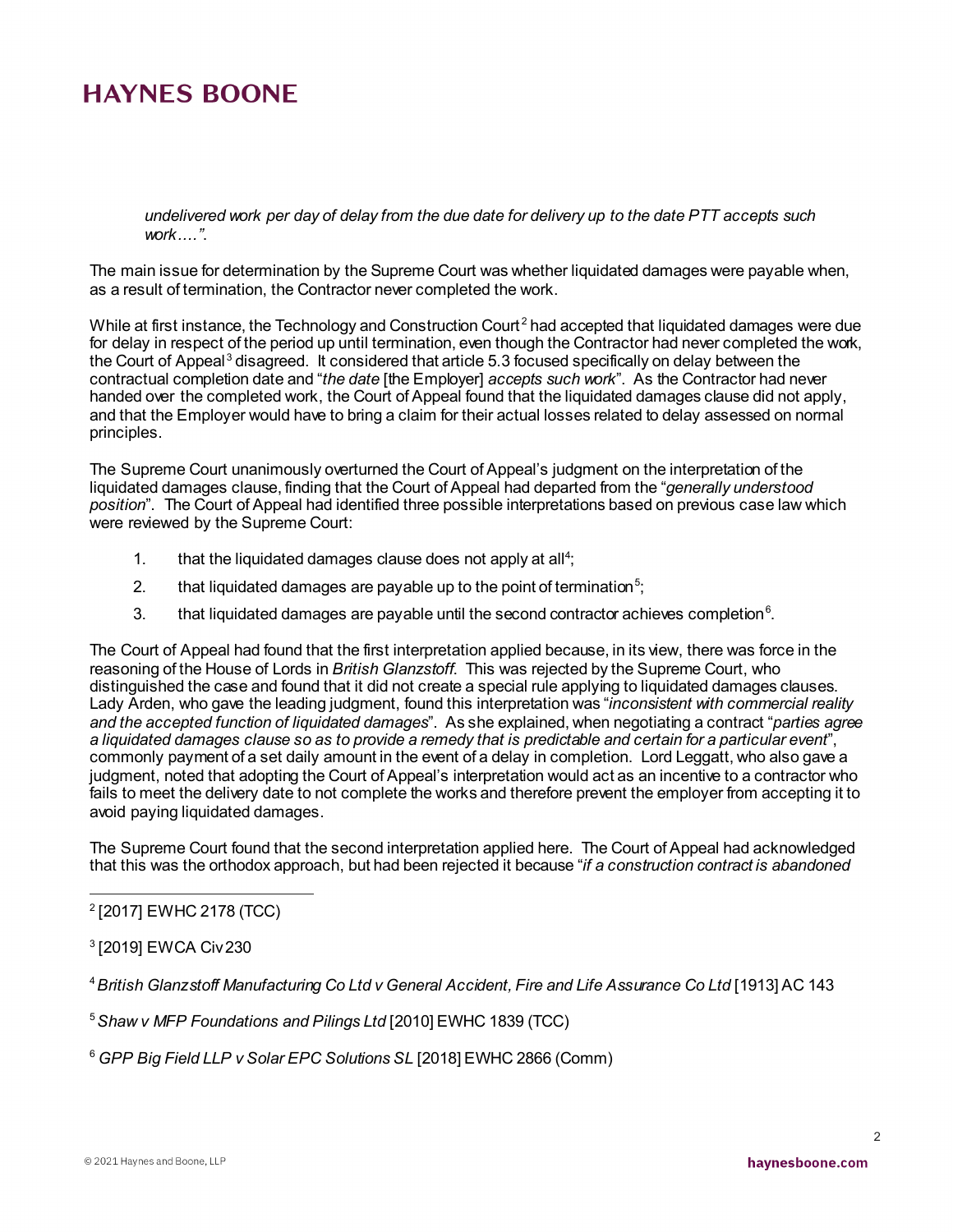*or terminated, the employer is in new territory for which the liquidated damages clause may not have made provision*"; the Supreme Court did not agree. They did not consider that the clause required acceptance of the work for it to apply. The "orthodox approach", which the Supreme said "*parties must be taken to know"*, provides that the accrual of liquidated damages comes to an end on termination of the contract and thereafter a party is entitled to seek damages for breach of contract under the general law. While parties may choose to specifically address the issue in their contract, Lady Arden made it clear that: "*parties do not have to provide specifically for the effect of the termination of their contract. They can take that consequence as read*…. *The territory is well-trodden…*".

As to the third interpretation, the Court of Appeal had doubts that such a situation would normally arise as much would depend upon the wording of the liquidated damages clause in question and as a result this received little attention in the Supreme Court.

In light of its comments on *British Glanzstoff*, the Supreme Court also sounded a note of caution on relying on the interpretation of similar clauses in previous cases. The Supreme Court indicated that parties would not be bound by the interpretation of the courts in reported cases involving similar wording unless it was "*some marketaccepted wording or clauses from some standard form recognised in the industry*".

### **Negligence**

The Supreme Court was then asked to decide if damages for the Contractor's negligent breach of the contract fell within an exception to the limitation on liability. Article 12.1 of the contract contained a contractual duty of care: "*CONTRACTOR shall exercise all reasonable skill, care and diligence and efficiency in the performance of the Services under the Contract and carry out all his responsibilities in accordance with recognized international professional standards. [...]".* It then went on, in article 12.3, to limit the extent of the Contractor's liability for any damage for breach of contract to the contract price received by the Contractor but added that this cap did not apply "*to CONTRACTOR's liability resulting from fraud, negligence, gross negligence or wilful misconduct of CONTRACTOR*".

The majority of the Supreme Court found that negligence has an accepted meaning in English law and covers both the separate tort of failing to use due care and a breach of a contractual provision to exercise due skill and care. Here the contract drew a distinction between services in respect of which the Contractor was to do or provide as an absolute covenant and those which were subject to an express contractual duty of skill and care. The Supreme Court therefore rejected the lower courts' conclusion that negligence in article 12.3 must mean "some independent tort". In circumstances where the parties could not identify a realistic example of an independent tort, the majority of the Supreme Court did not accept this limited interpretation of negligence but found that negligence included negligent breach of contract. As a result, liability for such damages were, in their view, uncapped under the contract. The dissenting opinion of Lord Sales and Lord Hodge accepted the interpretation of negligence adopted by the lower courts which limited the exclusion to tortious negligence.

Lord Leggatt observed that there has been a marked change in the approach of the English courts to the interpretation of exclusion and limitation clauses in the last 50 years and confirmed that the current approach is to "*recognise that commercial parties are free to make their own bargains and allocate risks as they think fit, and that the task of the court is to interpret the words used fairly applying the ordinary methods of contractual interpretation*". He also acknowledged that "*the court in construing the contract starts from the assumption that in the absence of clear words the parties did not intend the contract to derogate from these normal rights and obligations.*"